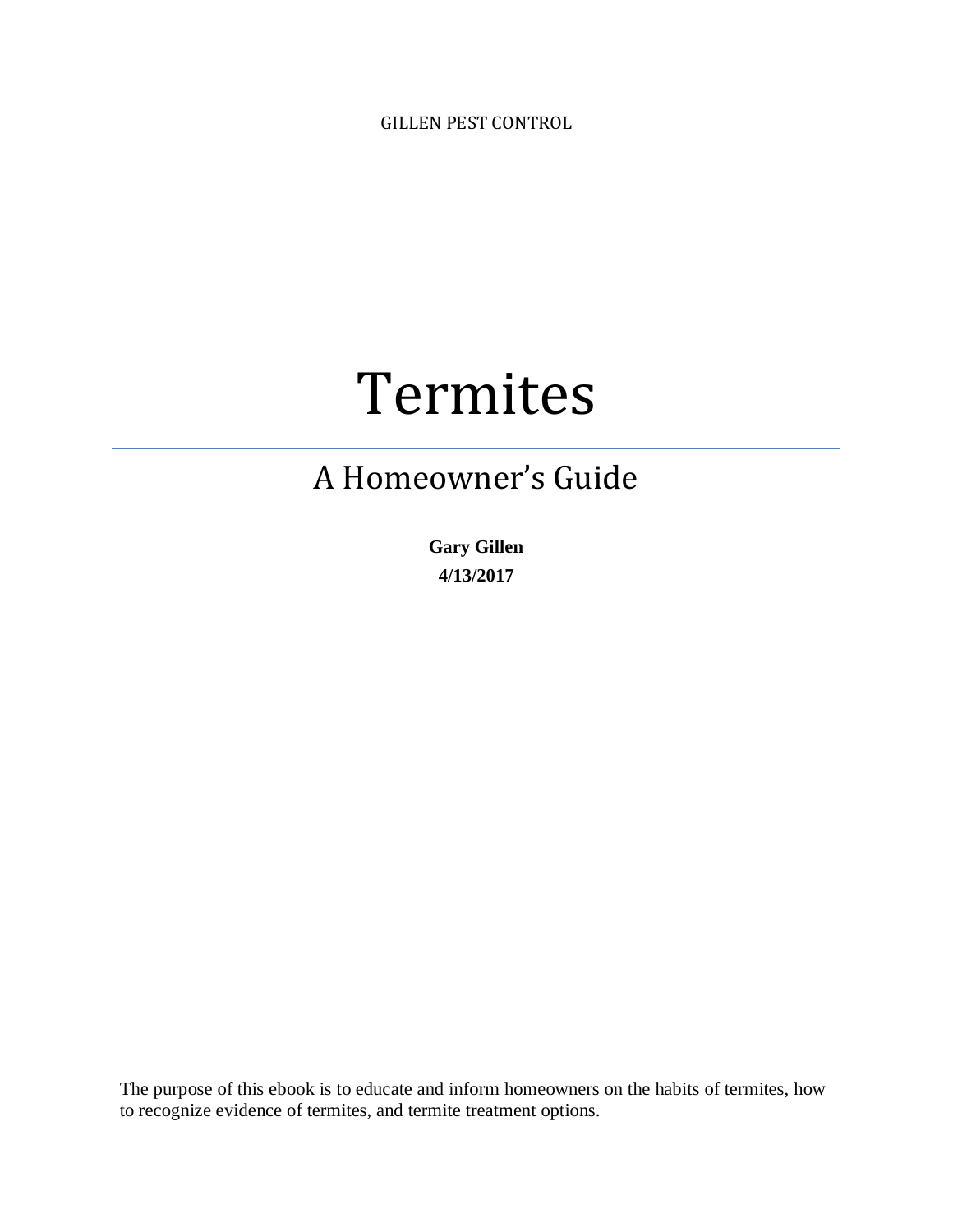# *Protect what is yours!*

Our homes are, for most of us, the largest investment we have. Even more importantly, our homes are where our loved ones live. Few of life's duties are as important as protecting home and family.

The phrase "protect your home" can mean many things. For some, it means security. Are the locks the correct type? Do they function correctly? Perhaps the condition of the roof is your first thought. A leaking roof could cause damage that is expensive to repair. For many, fire safety comes to mind. Have the batteries in the smoke detectors been changed in the last six months?

These issues are important to every home owner. However, there may be another, much more insidious danger lurking under your home: Termites.

*Termites: A Homeowner's Guide* is intended to inform you about the danger and damage these tiny insects in the Gulf Coast of Texas bring, educate you about what you can do to protect your home, and empower you to make good decisions to protect what is yours!

# *Beneficial... to a point*

With over 2,600 species of termites in the world, termites outweigh all humans on Earth. Termites, you may be surprised to learn, are considered beneficial insects… ecologically, that is. They are important and beneficial to the health of forests because they decompose plant fibers in dead trees and make new soil. They also help aerate the soil by tunneling. It is when they try to "decompose" our homes that they cease to be "beneficial."

Our area, the Gulf Coast of Texas, has very heavy termite pressure due to our excellent climate. Termite pressure is the threat level to your home based on the species, the number of colonies, and the size of the colonies.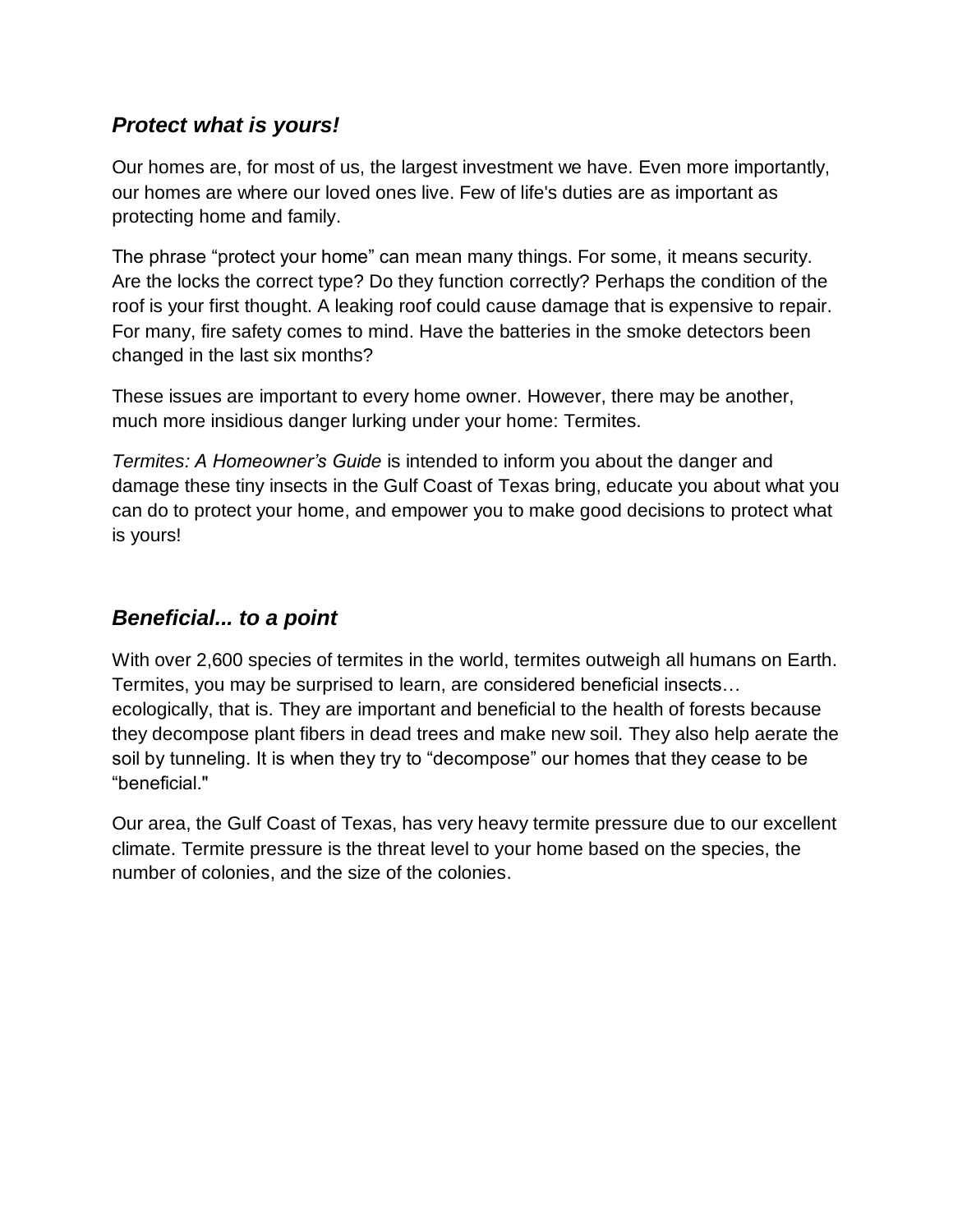

As this map illustrates, even cooler climates than ours have termites. You would have to move to Canada to escape these pests. In the Gulf Coast of Texas, there are three economically important termite species: Drywood Termite (Kalotermes spp.), Formosan Termites (coptotermes formosanus), and Native Subterranean Termites (reticulitermes flavipes). The native subterranean termites are the most economically important of the species because they are distributed across so much of the nation. Here, they are very common and, consequently, significant. In fact, statistically, one in 30 homes in our area is attacked by termites every year.

The age of your home is irrelevant to termites. I recall visiting two homes on the same day, both with termite infestations: one built in 1883 and the other under construction! It would be safe to say that if you own a home, the question is not if, but when, your home will be attacked by termites.

The extent of the damage is dependent on several things. The longer termites infest a structure, the aggressiveness of the colony, and the number of colonies present will determine the amount of damage done, as will construction type. Termites do \$5 billion in damage each year, which exceeds fires and floods. For an individual, the damage could range from very little to thousands of dollars. Therefore, identifying the presence of termites early will prevent more serious (and costly) damage. Homeowner's insurance normally does not cover termite damage, so it pays to be proactive.

# *Some biology*

Termites often live in colonies of over 250,000. While that is frightening enough for homeowners, even more disturbing is the fact that there have been over 20 colonies per acre reported in Texas. It is not uncommon to find structures infested with termites from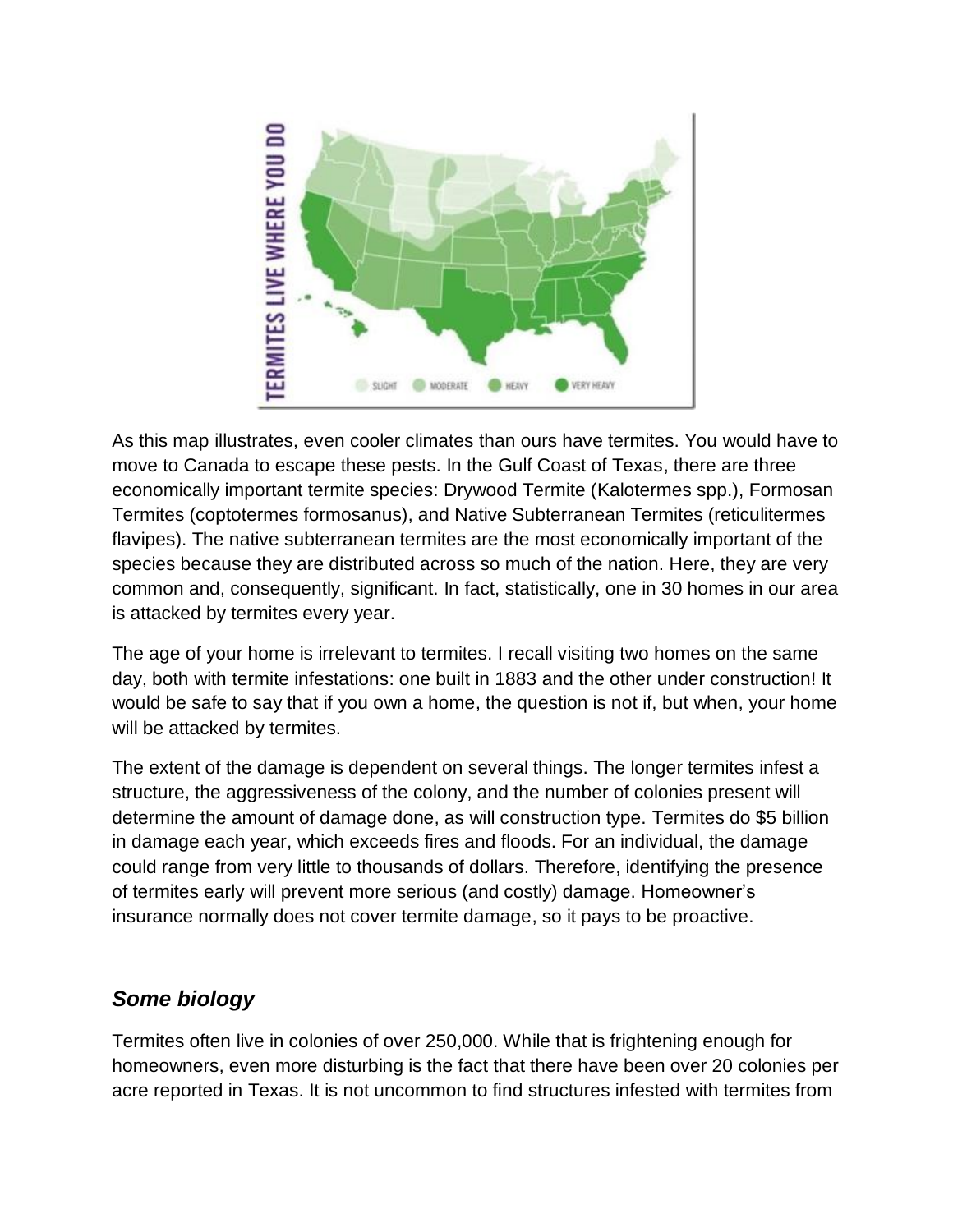more than one colony. We will discuss this more fully when we talk about swarmers. Termites live in a caste system and are very social biologically.

Scientists have spent entire careers studying these tiny but destructive creatures. A conversation with an entomologist might include words such as pseudergate and nasutes, but for the purposes of this publication, members of the termite colony can be divided into four general types: the king and queen, workers, soldiers, and reproductive swarmers.

#### *Royalty*

The king and queen mate for life and can live for up to 45 years. The queen, whose only role is to lay eggs, can lay up to 30,000 eggs every day. That's 30,000 eggs per day times 365 days per year times 45 years… a lot of eggs! The queen is so busy laying eggs that she depends on workers to feed her, care for the eggs, and even move her. Her abdomen is so distended she is unable to move herself and is many times the size of the worker.

#### *Workers*

While you will rarely see the workers, they do all the real work of the colony… that is, if you don't consider laying thousands of eggs each day work. The workers forage for food, maintain the nest, and care for the eggs, juveniles, and the queen. They are the only members of the colony to consume cellulose, which is the structural component of wood, and therefore, are the ones who do all the damage caused by the colony.

(Hold the CTRL button while clicking the link to access the video in YouTube)

[https://www.youtube.com/watch?v=5uH\\_BPAZskk&feature=youtu.be](https://www.youtube.com/watch?v=5uH_BPAZskk&feature=youtu.be)

Workers also feed and groom the other members of the colony (busy little guys!) They feed the other members through a process called trophallaxis. For readers with strong stomachs, trophallaxis can be defined as feeding by regurgitation. Enough said.

#### *Soldiers*

As you might have guessed, soldiers provide security for the colony. They are up to three times larger than the workers and can be recognized by their large head and highly modified mandibles.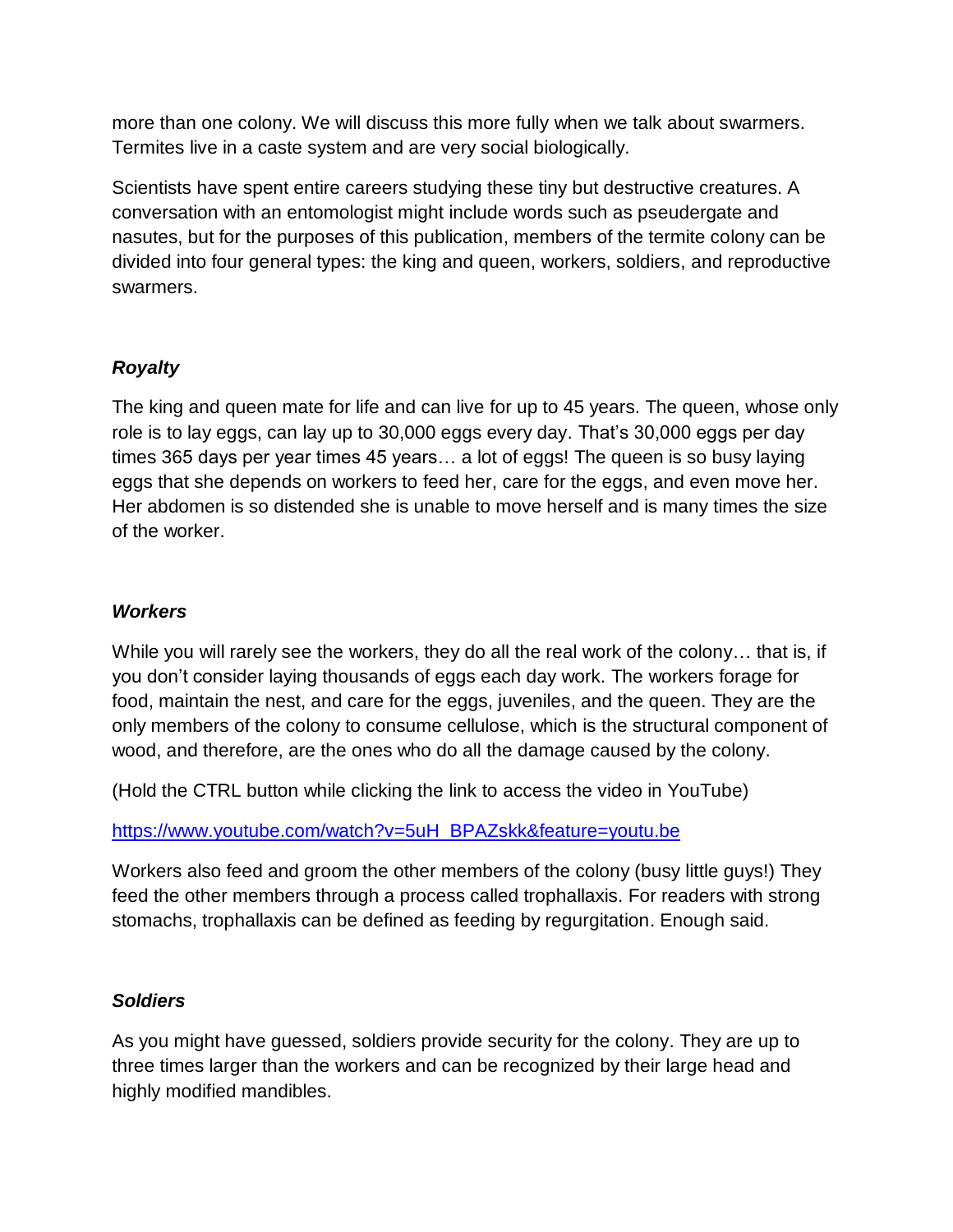

They are unable to feed themselves and their large mandibles - pincer-like appendages - are for defensive purposes. The soldiers cause no damage... unless you are an ant. The soldiers keep ants, a natural enemy of termites, from invading the colony. They also keep termites of other colonies from entering the tunnel system. Soldiers may use their large heads to stop invaders by blocking the tunnels.

#### *Swarmers*

Winged reproductives, also known as alates, or swarmers, are incomplete insects and have one purpose: starting a new colony by leaving their own colony and mating.



The high number of colonies per acre and the presence of multiple colonies in a structure may be explained by the fact that many reproductives emerge from each colony, and they tend to reproduce or start a new colony near their birth colony. Colonies do not attract other colonies, but the presence of one may lead to others.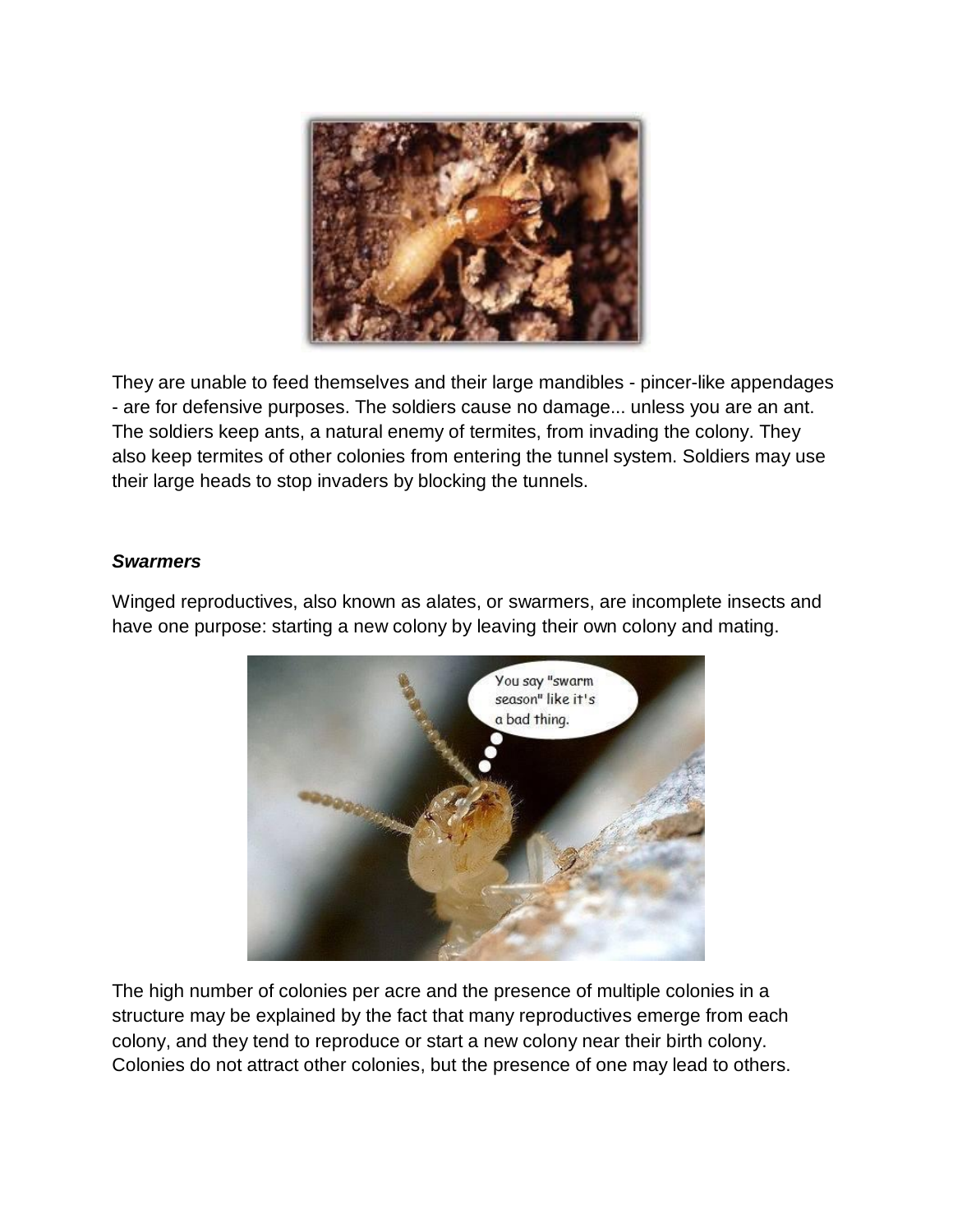Substantially different in appearance from workers and soldiers, these members of the colony are often the first warning to homeowners that termites are present. Because they emerge from the same tunnel system that workers use, their presence inside a structure may indicate the existence of termites.



Due to their body shape, they are often confused with winged ants, but recognizing the difference can save you money by avoiding the costly damage termites cause.



The color is the easiest way to differentiate between ants and termites. Termite swarmers are black, and swarming or flying ants are generally red or brown.

Another way to tell the difference is to study the body, preferably through a magnifying glass. A winged ant has three distinct body parts: head, abdomen and thorax. The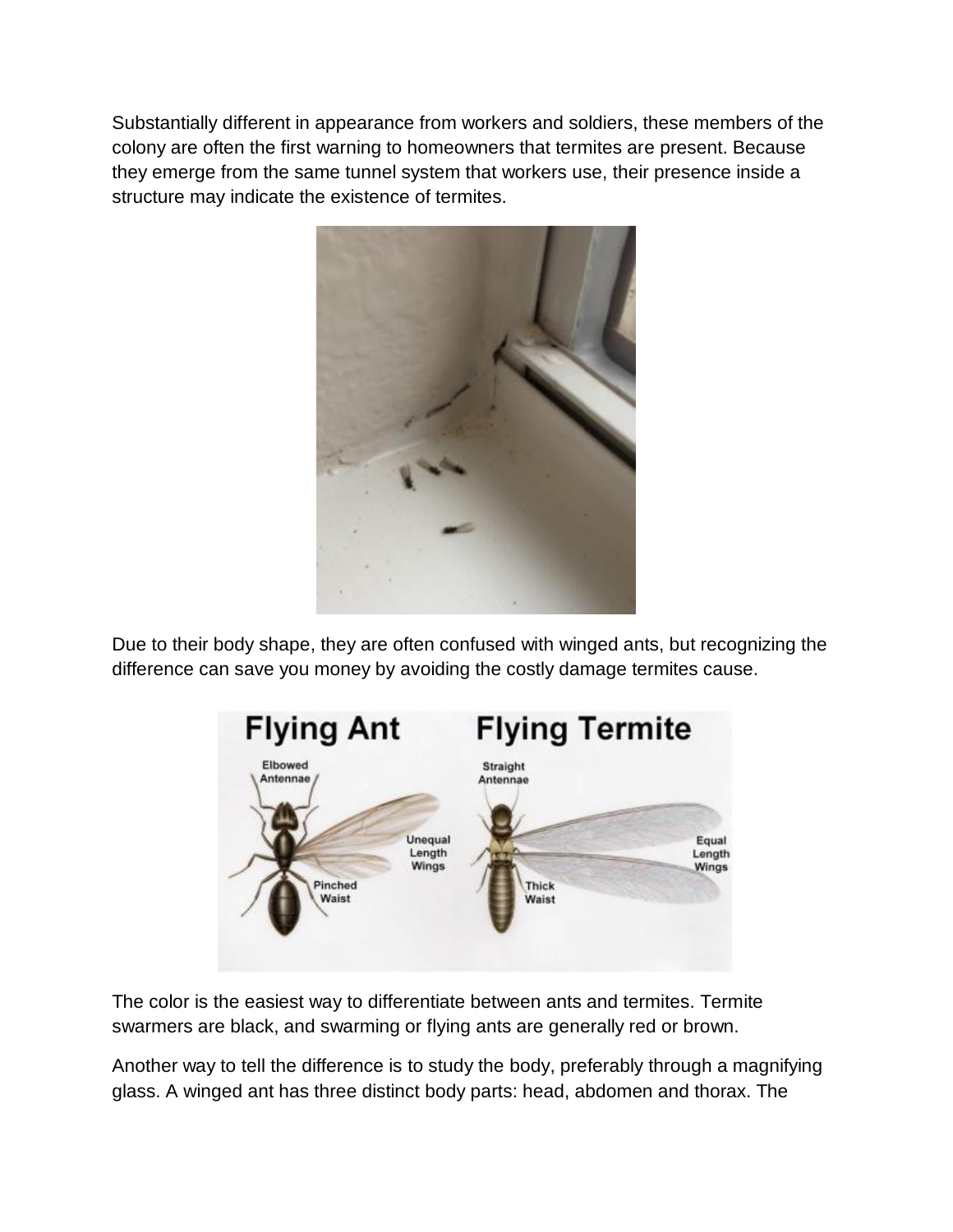termite swarmer appears to have two: head and body, or you could say the termite is thick waisted.

A third clue is the ease of breaking the wings. Since the termite swarmer will begin to burrow into the ground after mating, its wings break off easily. Conversely, ant wings are well anchored. Additionally, termite swarmer wings are twice the length of his body and clear to white in appearance, as opposed to brown wings the same length as the body on an ant.

It is not uncommon to find, in a home infested with termites, piles of broken wings on window sills where swarmers attempting to get outside were attracted to the sunlight. The flight of termite swarmers is triggered by environmental conditions, often a sunny spring day after a rain. The presence of white winged, narrow bodied black insects in the windows on the sunny side of your house, numbering in dozens or even hundreds, is a clue hard to miss.

The black, two-segment body with clear or white wings twice the length of the body might fly but will more likely be seen walking on the floor or in the windows. They want to go outside to find a mate, but if they are in a structure, they probably cannot escape. They generally will have their wings when they emerge but will lose them easily.

Termites live underground and search for food randomly and continuously. Even when a source of food - the cellulose in wood - is found, they continue to forage, creating tunnels through the soil.

Because worker termites are blind and cannot communicate through sound, they use chemical signals known as pheromones. Different signals are sent with different chemicals. After finding a promising source of food, they line the tunnel with a chemical trail. Danger is signaled with a different pheromone.

A colony, through its continuous search for food, can cover an area the size of a football field. The target is the root system of dead trees (they do not attack growing wood), stumps, and far too often, our homes.

Termites often enter homes through plumbing penetrations. We might wonder how, out of an entire house, they are able to find that pipe penetrating the slab of the house and tunnel in between the pipe and the concrete. They only need 1/32 of an inch to enter.

Just as they look for stumps and use the root system as a guide, they tend to follow straight lines such as pipes or slabs. While they prefer to tunnel through the soil, they will leave the ground if they believe a food source is nearby. In these cases, they will build a shelter tube for defense from ants and heat, two natural dangers for them.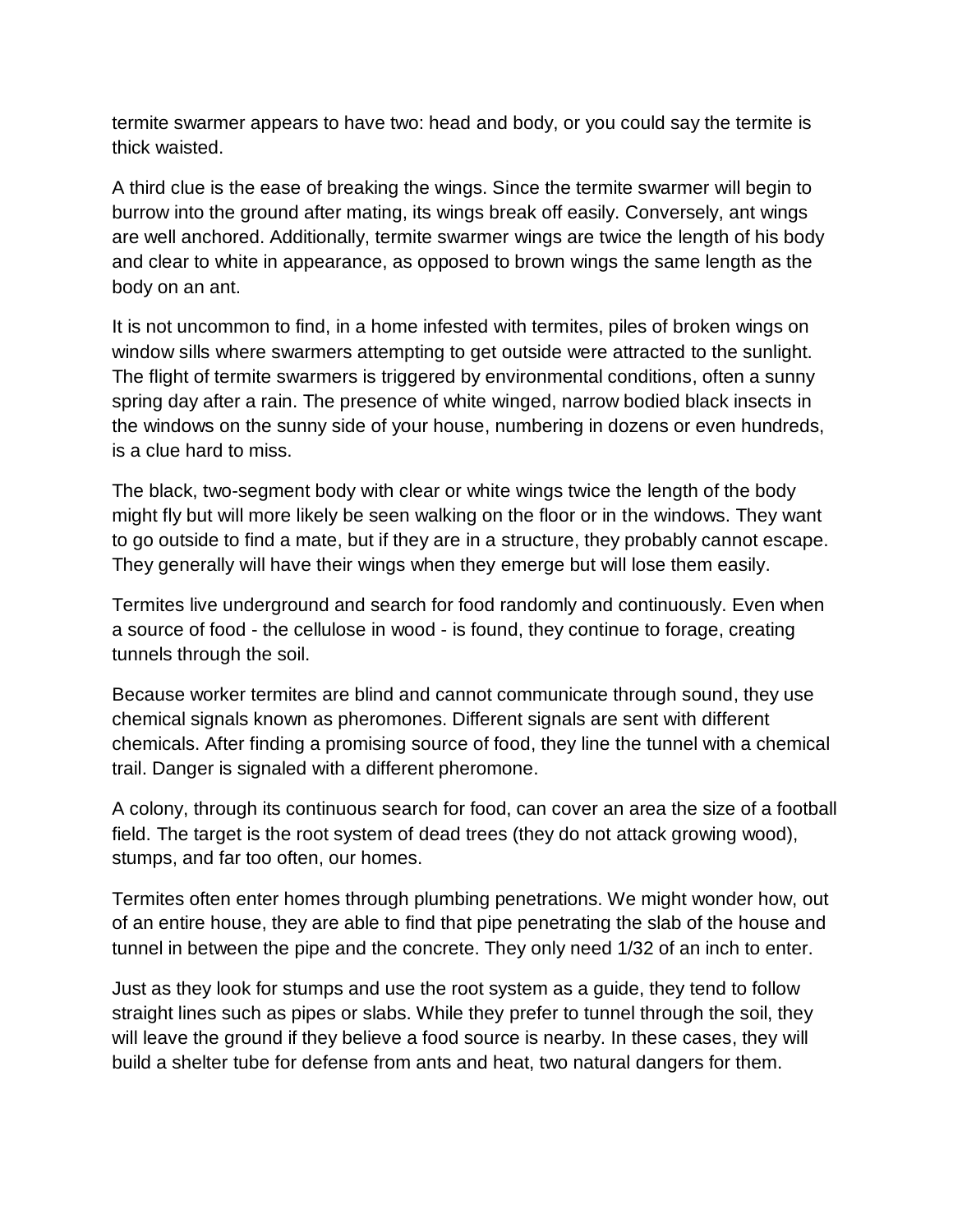Workers have a high fluid content so dehydration or desiccation is life threatening. Shelter tubes keep humidity high in the colony by allowing moisture from deep in the soil to rise into the tunnel system. When the humidity in the colony is too high due to a high water table, they open tubes to the outside, allowing the humidity to escape and fresh air in. These shelter tubes are often the first clue of infestation a homeowner sees.



Some ants build similar shelter tubes, but they are not structurally as strong. Tapping the tube with a screwdriver or probe is a good test. If the tube crumbles with light tapping, it is probably an ant tube. Ants pouring out of the broken tube is another clue! If you must break the tube open because it won't crumble, you may have a termite tube.

In order to keep enemies out, termite workers line these shelter tubes with a saliva based mastic that makes the tube structurally sound, water tight, and defensive. In some cases, usually under a pier and beam structure, they can rise straight up from the ground to the structure.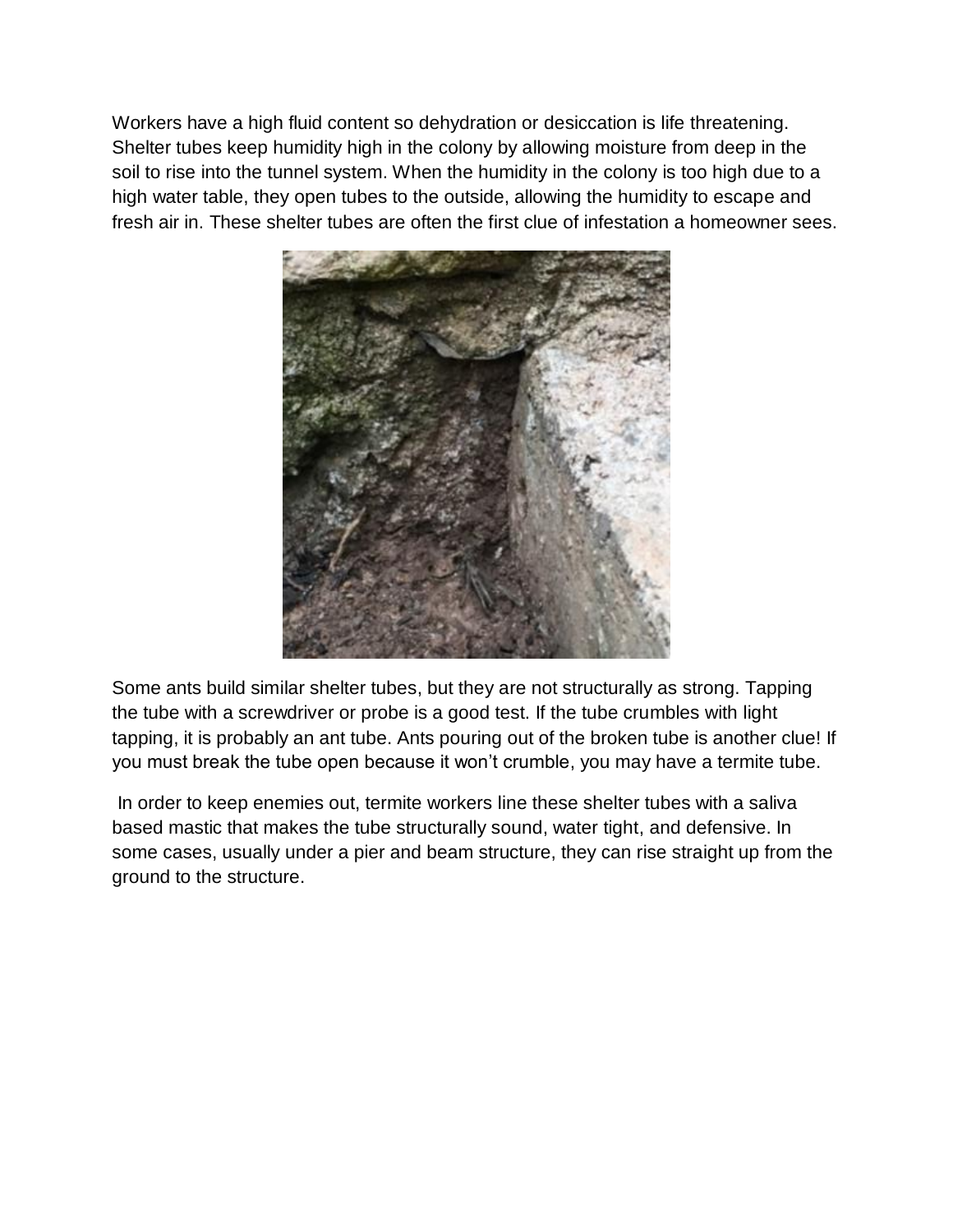

Often, we find these tubes on slab foundations. It is not uncommon for the shelter tube to be visible from the soil level to the lowest course of bricks or the wood siding. The mortar at the lowest course of bricks or a crack in the concrete slab may provide sufficient space for termites to enter a structure. Any penetration of the slab such as a bath trap or plumbing penetration may provide an avenue of entrance for termites.

# *Bath traps*

When the slab is poured for the construction of a home, a plastic bucket with the bottom removed - or worse, a square wooden form - is placed around the plumbing entry for a bathtub on the ground floor, so that the concrete does not closely encircle the pipe. This is done to keep movement of the slab from breaking the pipe.

This is generally the only place in the slab where there is no concrete and makes it an easy entry point for termites. If the builder uses a wooden form for the bath trap, it should be removed after the concrete is cured. If it is left, not only is an easy entry point created, but food for the colony is left as well.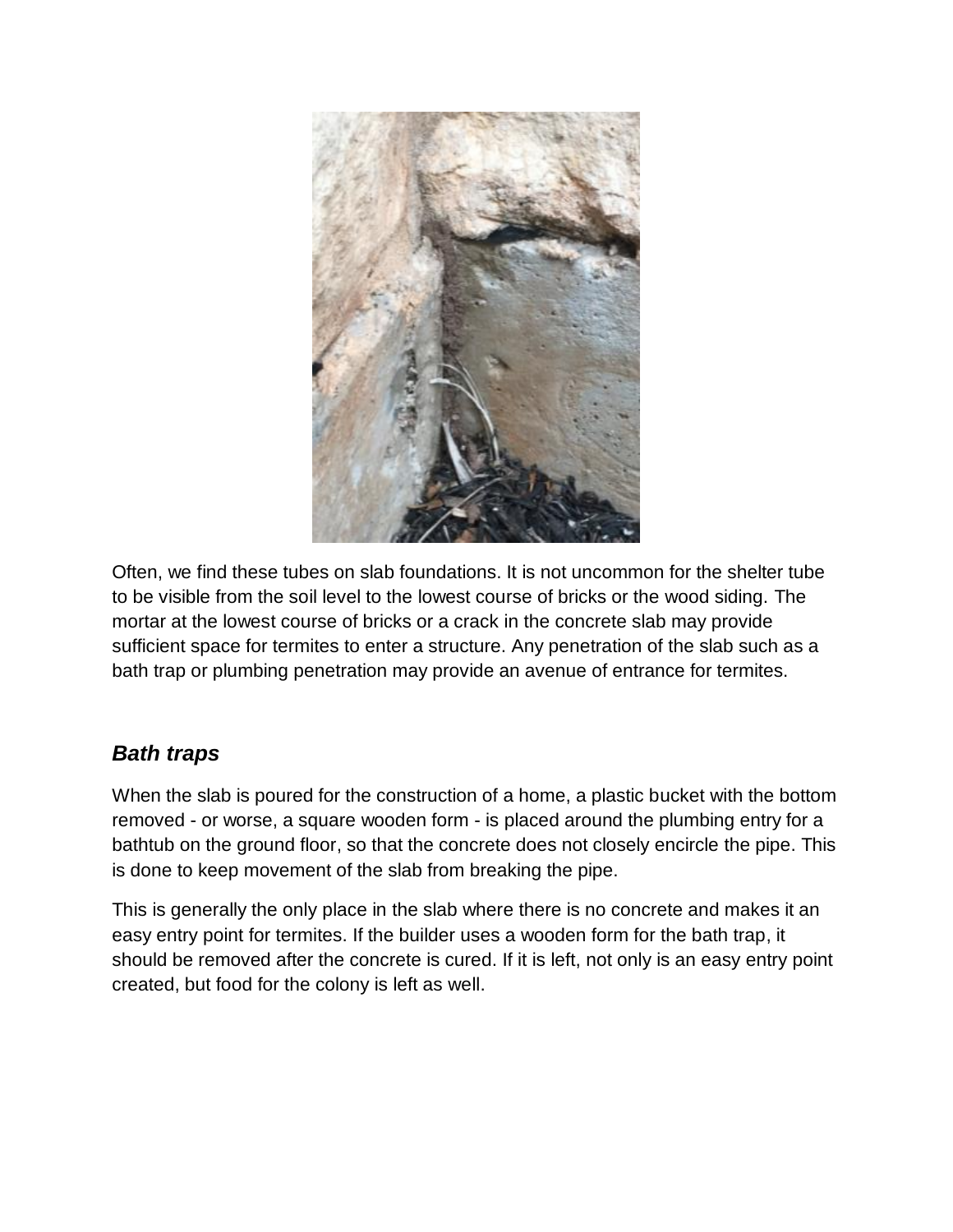

Ask your termite treatment professional to check on this!

# *Inspecting your home*

Termite inspectors spend many years honing their skills. Being a termite inspector is much like being a detective. In a home infested with termites, the inspector must determine how and where the termites entered, if there are multiple entry points, discover any conducive conditions, and look for above ground moisture sources.

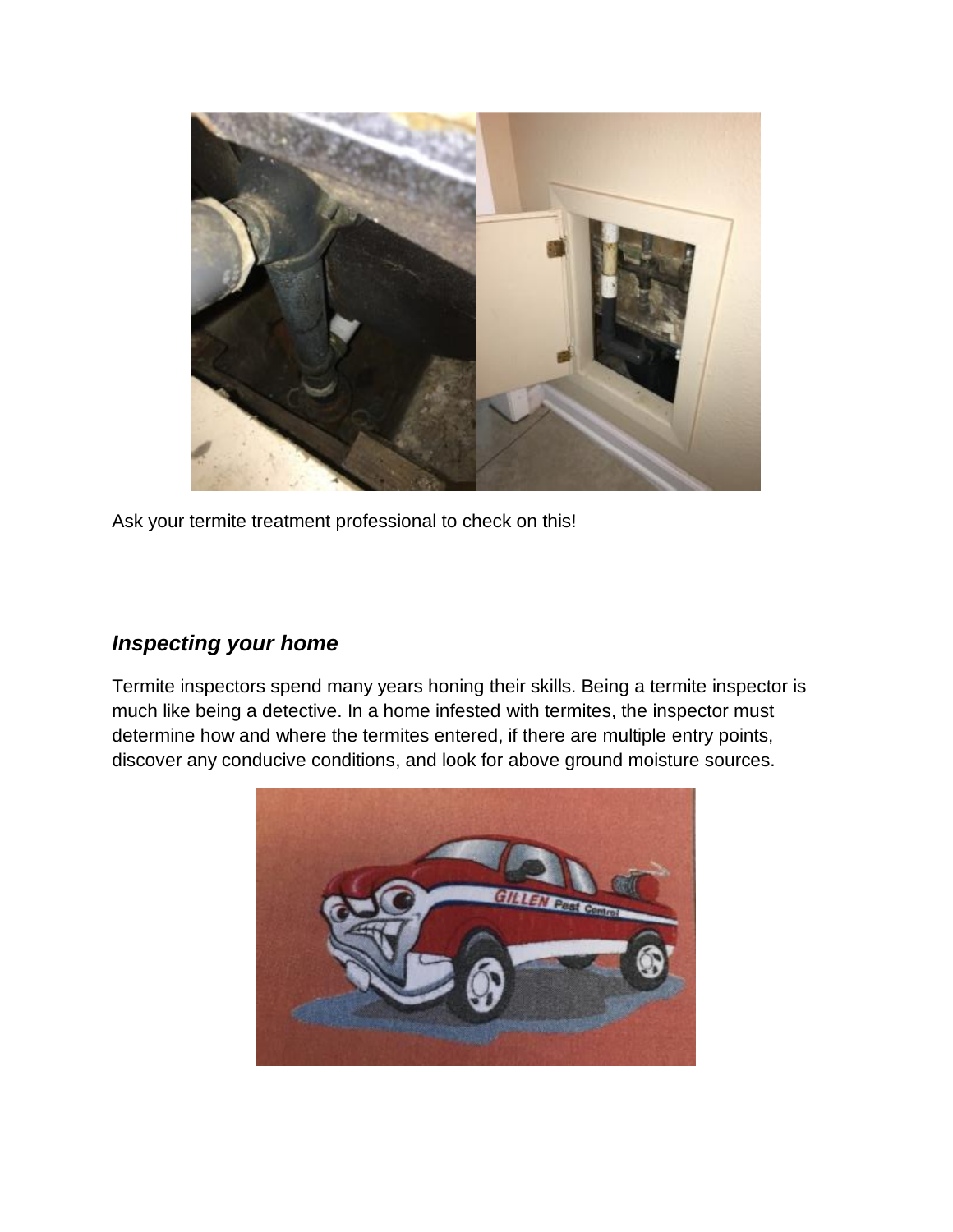Trained pest control operators should do more than solve an existing pest problem. Pointing out situations that may lead to pest problems and suggesting corrective action to avoid those issues are also integral parts of the service.

Every home is different, the issues around and within it are different, and each termite colony may be very different in its entry point. It takes years of experience to thoroughly understand termite biology, behavior, and construction types.

Certainly, we can teach termite biology to our employees, and we do. We can educate them about different construction methods, and we do that, too. The best teacher, though, is experience.

I recall a situation many years ago where termite swarmers appeared two years in a row at a home we had treated. The swarmers appeared each year in a wet bar with a ceramic tile floor in the center of the home.

My hard-working and conscientious employees treated the wet bar twice. When swarmers appeared the next year, they asked me to join them. They hoped I would find what they had missed. Next to the walk-in wet bar was an unusually large and oddly shaped closet. This intrigued me.

After we had spent much time with my technician, I asked the homeowner if, by chance, the original construction plans for the house were available. Fortunately, they were, and they revealed that the odd-shaped closet was to have been a bathroom.

With permission from the owner, we pulled back the carpet and found that not only was there a large, unused plumbing penetration, but more disturbing, the builder had covered the hole with a piece of plywood. Easy entry for termites and food to reward them! The owner is still our client and has not had termites in 20 years.

I tell you this story to illustrate the need for a professional when dealing with termites. I believe every homeowner should have his/her home inspected at least annually by a professional. That is part of the service our company and other reputable companies provide.

That does not mean, however, that you can't check your own home for obvious signs of termite infestation. Let's make a cursory inspection of your home.

We will start outside by walking around your home. Make certain that you can see at least six inches of your slab above grade level - the level of the soil.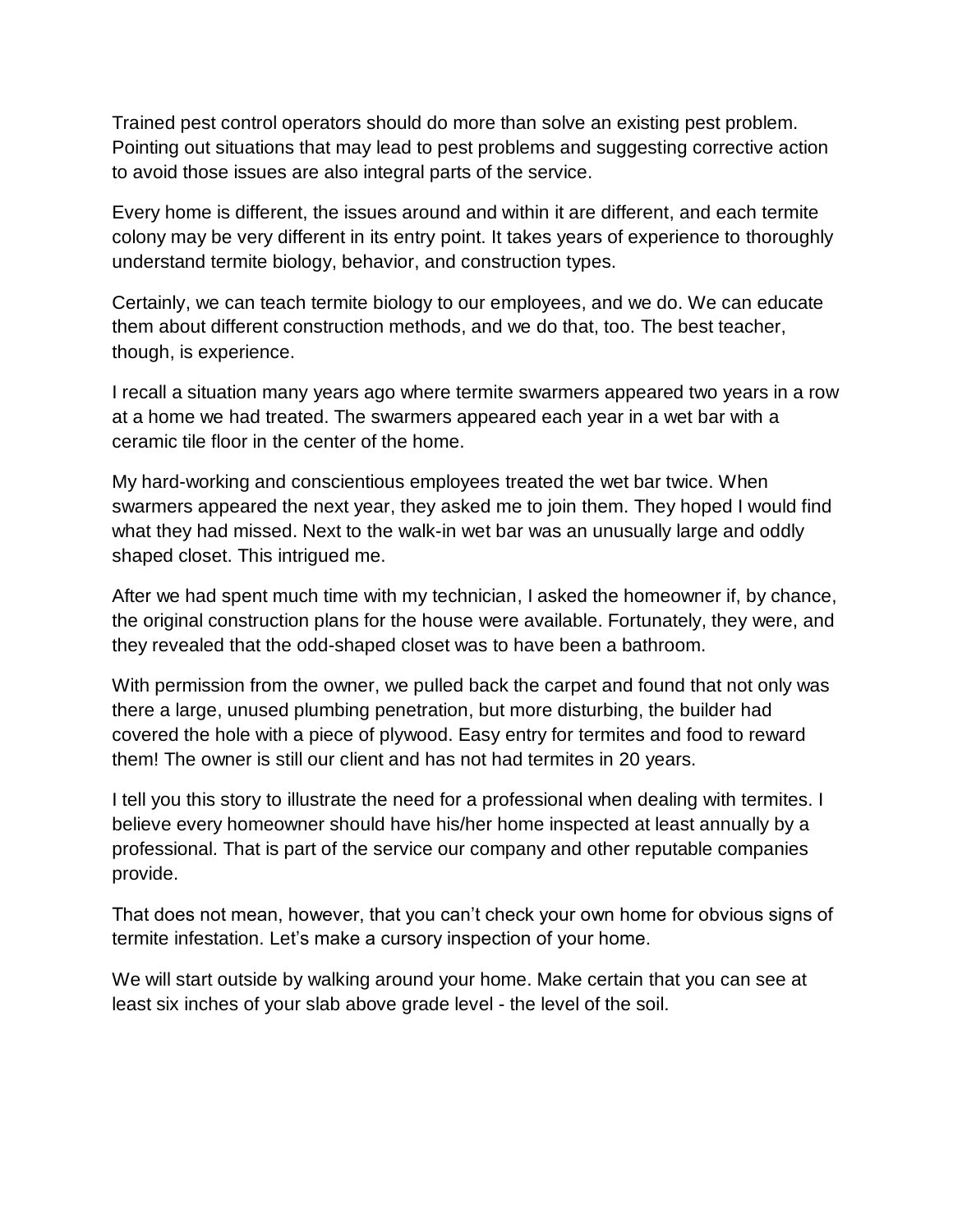

Should you find any areas where the grade level is too high, remove some soil so that at least six inches of the foundation is exposed. Some landscaping companies will pile mulch against the wall of the home for attractive plantings. Do **NOT** let them do this. When the soil or mulch is too high, it could hide a termite shelter tube.



Also, look for anything sitting against the foundation that might hide termite activity. A dog house, a stack of fire wood, or a trellis could hide or camouflage termite activity. **Never** stack firewood next to your slab. Besides possibly hiding termite activity, the wood - especially if it is moist from sitting on the ground - is a very attractive source of termite food. Incidentally, it can become a great place for snakes and rodents to nest, as well.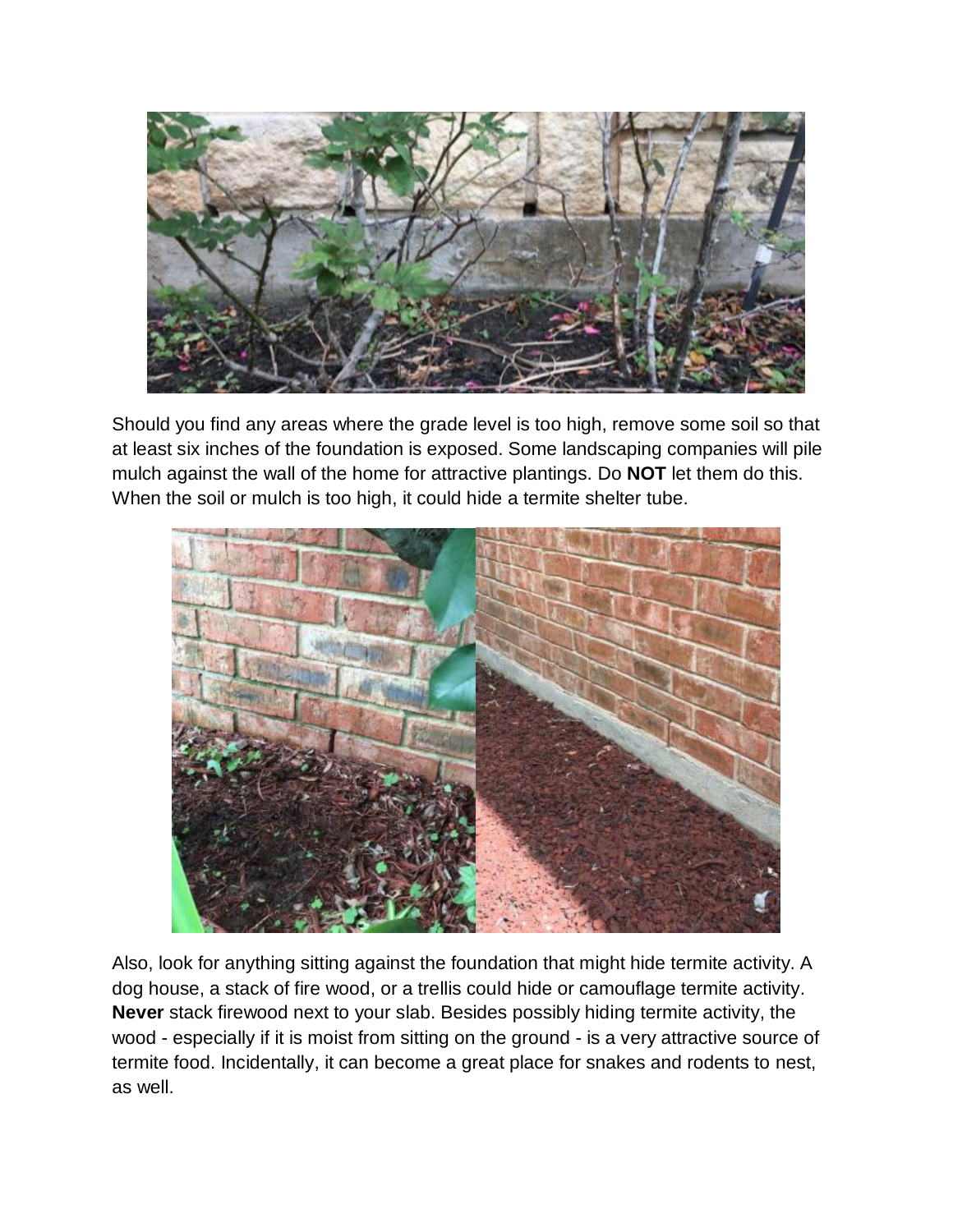Look for cracks in the slab since termites can enter a structure through a crack. Be aware of the footprint of the slab. Often, the patio of a house is poured separately from the slab, creating a cold joint or gap between the two concrete pours. There is usually a spacer or a piece of wood between the pours.

Should the patio ever be enclosed or a room added, it would be easy to forget that there is a cold joint inside the structure. We will discuss this further when we start to inspect inside. For the present, just look for signs of any enclosed patios or room additions.

Now that you have checked the foundation, let's look a little further away from the house. If there is a tree stump, planter box, out building or any other structure near your home, inspect it as well. If you find termites within a few feet of your home, they will eventually make their way to you.

#### *Solar shadowing*

There is an interesting phenomenon called solar shadowing that plays an important role in using the termites' own biology to defeat them. Termites, as explained earlier, travel underground looking for food. Millions of years of foraging have enabled termites to sense the differences in soil temperatures when they pass under anything that shades the soil - making it cooler than soil exposed directly to the radiation of the sun. This is called solar shadowing.

Scientists have discovered that because of the need for moisture in the colony (but not too much), they generally tend to linger at the margins. Thanks to this knowledge we can use their behavior against them (more about that later).

#### *Exterior inspection reminders*

Let's review what the exterior inspection included.

- 1. Look for and remove soil grade that is too high to see at least six inches of the slab.
- 2. Look for and remove anything that is next to or leaning against the slab.
- 3. Look for any cracks in the foundation.
- 4. Look for any cold joints.
- 5. Check any structures near the home.

Now, that you have completed the exterior perimeter of your home and made corrections to any deficiency you found, it is time to go inside.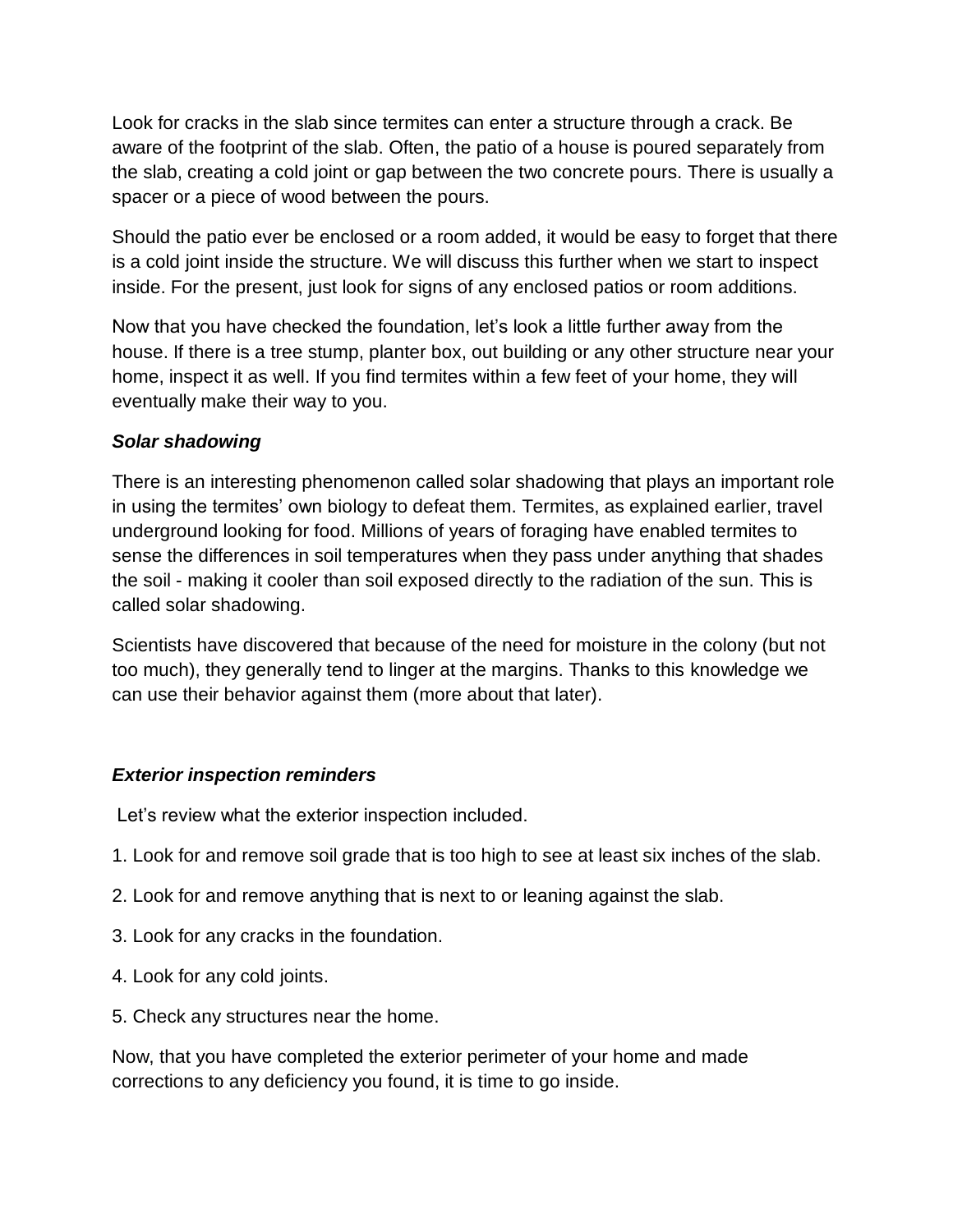#### *Interior inspection*

While the exterior inspection is mainly aimed at finding evidence that termites might have entered your home, the interior inspection is looking for evidence of damage.

If your exterior inspection indicated a cold joint or crack, try to inspect the interior walls along that joint carefully. These are the most common areas of attack. Look at all of your interior walls carefully, especially those that are inside the exterior of the house, above a cold joint or crack and near a bathtub on the ground floor.

Look for any pin hole-sized penetrations of the sheetrock with dirt protruding. Since termites build their shelter tubes when exiting wood or sheetrock, they will seal any opening with dirt plugs.



Sheetrock, the most common interior product in our houses, has paper on both sides. As termites work through the studs in the wall, they follow the grain of the wood. The grain often curves toward one side of the wood. This leads the termite workers out of the wood and into the paper backing on the sheetrock.

After penetrating the paper, they will eat through the sheetrock and into the paper on the other side. When they realize that they have created an opening that ants and fresh air might enter, they will plug the hole with the soil they have carried from the ground for this purpose.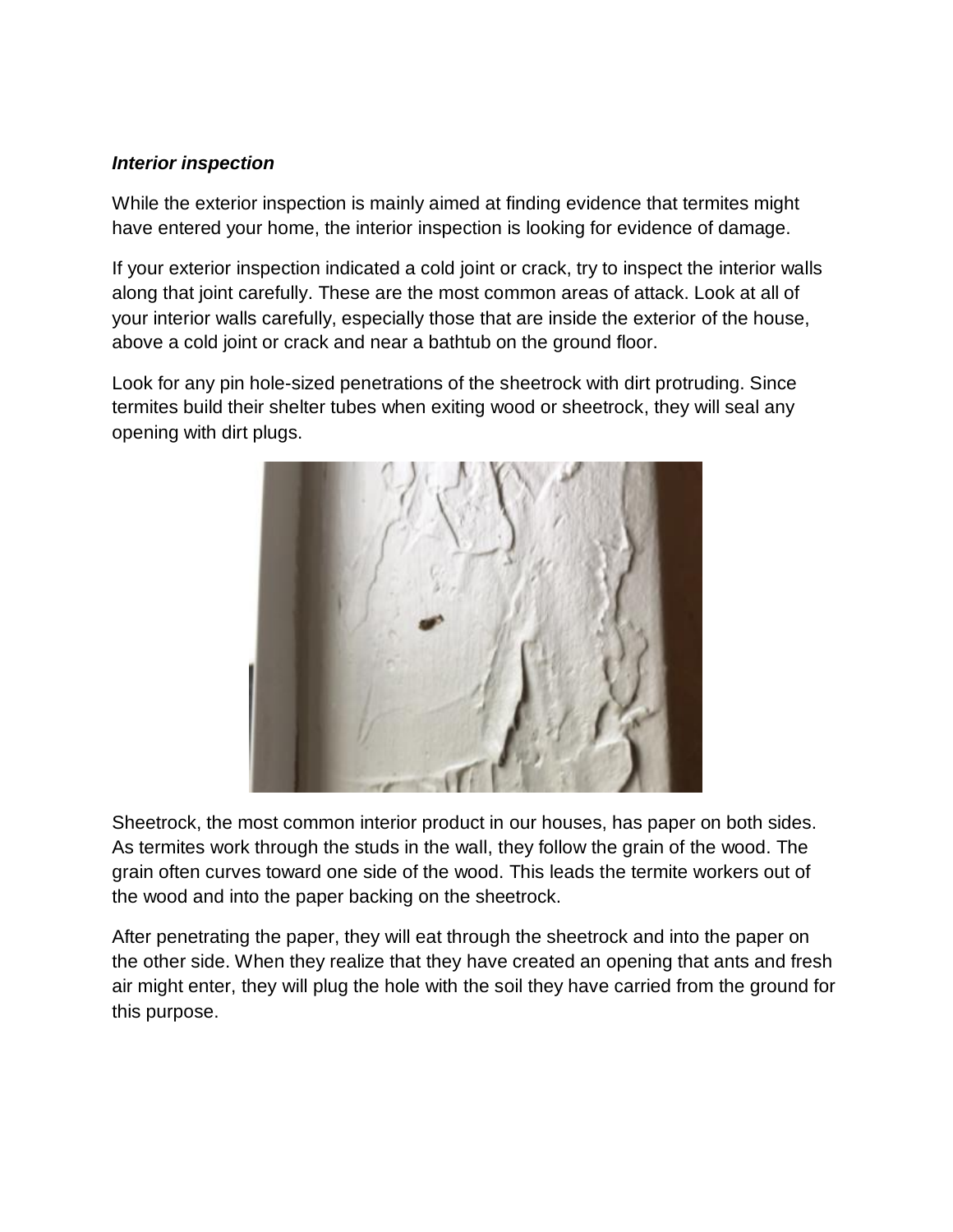

We frequently find a series of these holes, or "breakouts." They may follow each other in a straight, vertical line. Following the grain of the stud, they may curve toward the sheet rock and go through the same procedure of tunneling through it and plugging the opening.



Once you have inspected the interior walls over any cold joint or crack and carefully inspected the interior walls on the perimeter of the house, move to the bathroom area. I say "area" because evidence of termites entering through the bath trap may appear in an adjoining room.

The bath trap for a common bathtub is located under the controls for the water. Some quality builders will install a door to allow access to the trap. Unfortunately, many don't. If there is no access door or panel, don't panic. The access is for the plumber to do repairs, and I hope you won't need those for a long time. A termite inspector doesn't have to see in the trap; it's just quicker if he can.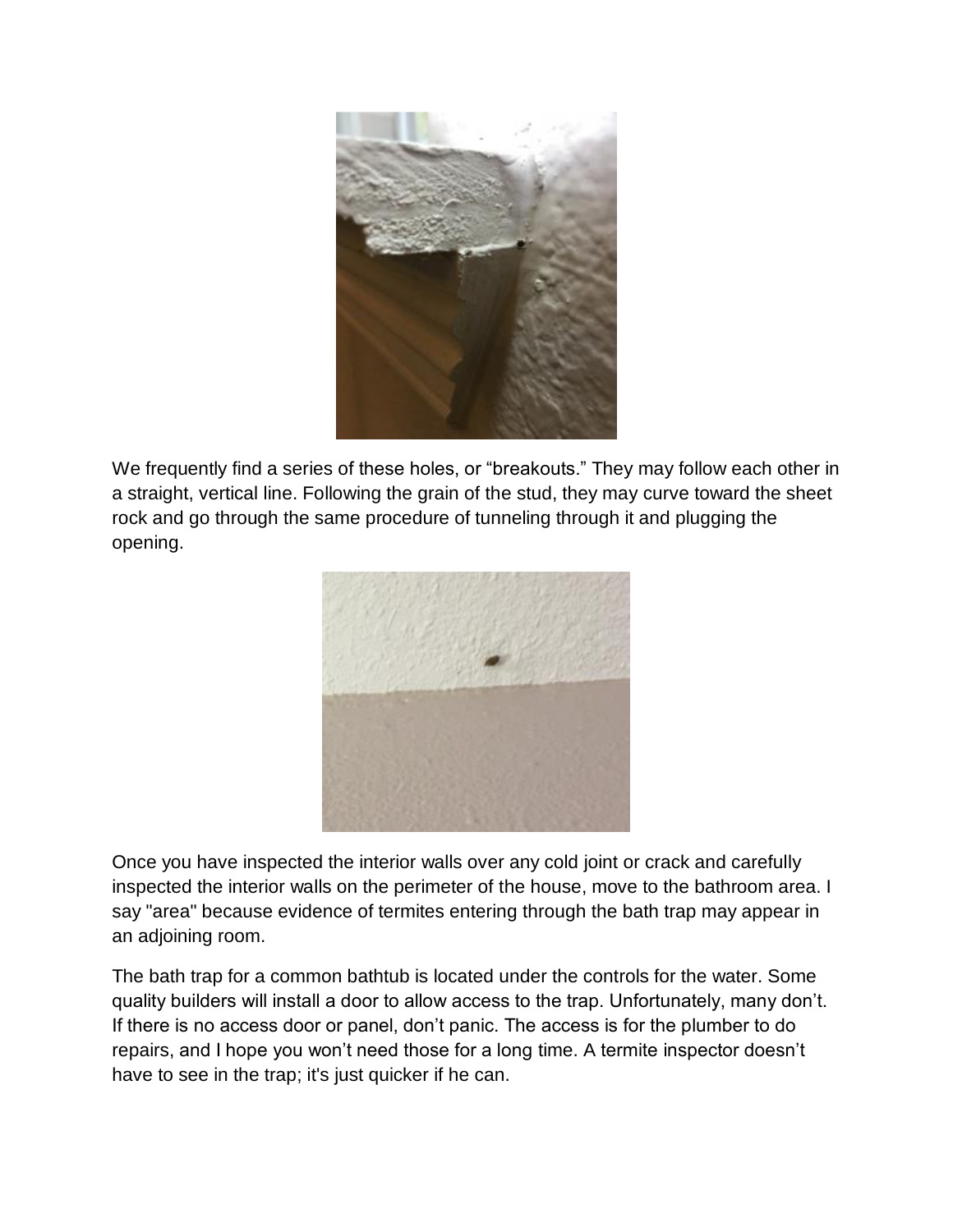If you are unable to inspect the bath trap, the next best thing to do is carefully inspect all the walls around the bathtub. The walls to inspect might include a cabinet in the bathroom or a closet in the next room. If your home has interior walls of paneling, the inspection process is possible but must be far more meticulous.

Check all of the joints in the wood carefully. You may find exposed tunnels where two pieces of wood join. If you have a sunken room, it is critical that you inspect the walls of that room and the rooms adjoining it. Construction processes vary, but sunken rooms are notorious for being termite entry points. An annual inspection by a professional will give you peace of mind and possibly save you from the costs of repairing termite damage.

Now that you have completed your personal inspection, remember to do it at least once between the annual professional inspections!

I hope your inspection revealed nothing to be concerned about, but if you found anything that might be evidence of termites, read on!

I should note that it is possible to find damage or evidence of a previous infestation without finding termites. We do not always know why a colony abandons a feeding site. Perhaps a lawn treatment killed enough workers to discourage them, or maybe, fire ants - a natural enemy - drove them away.

Just because they left, do not assume that they will not return. If you find evidence of previous damage or infestation and no evidence of previous treatment, I would suggest a preventive treatment.

# *You think you might have termites*

While there are many things a do-it-yourselfer can attempt, treating termites is not recommended. A great deal of technical training and experience is necessary to recognize the factors conducive to determining locations of termite activity and identifying points of ingress.

While visiting a home improvement store, I noticed a "Do It Yourself" termite treatment package. Professional pest control operators are required by law to read, understand and follow label directions of any product used, so reading labels, like inspecting every slab I approach for termites, is a habit with me.

Out of curiosity, I read the label on this product. I was shocked to find this phrase in small print: "Not intended as a substitute for professional treatment." I guess the assumption was that no one would actually read the instructions!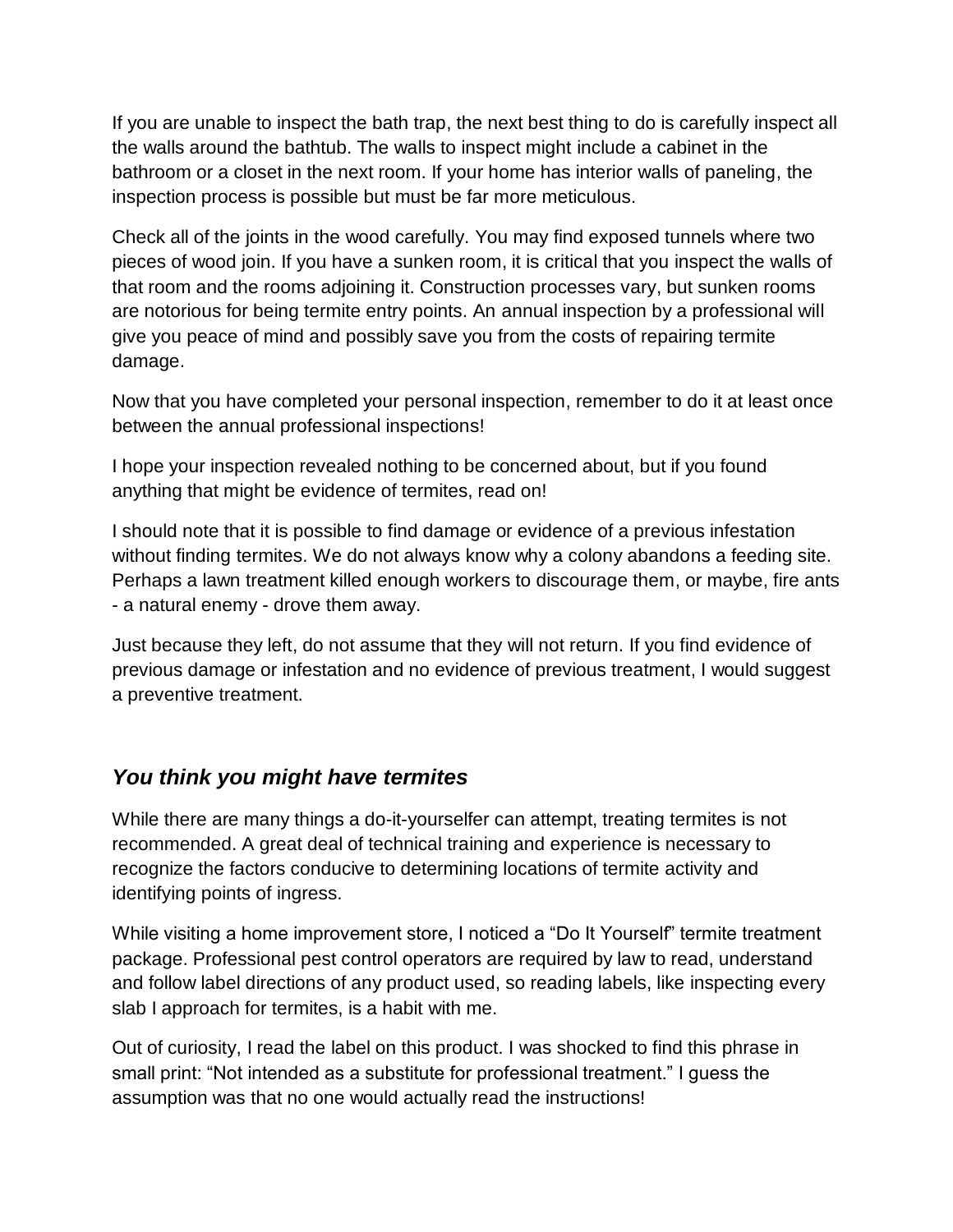If you believe you have termites or want to make certain you don't, call a professional. Schedule the inspection at a time when you can be there. Termite treatments are not inexpensive, so you want to find a professional with whom you are comfortable. This is a relationship that could last several years.

A reputable termite specialist is well-educated, knowledgeable, highly experienced, and willing to explain the biology of termites and various treatment methods, as well as offer a professional recommendation.

Ask questions! Ask to be shown what the inspection revealed. There are, I regret to say, disreputable termite treatment companies and dishonest sales personnel and technicians. Some companies even go door to door offering "free" termite inspections. I am always suspicious of door to door sales people, doubly so of exterminators.

Should you find yourself speaking with one of these unsolicited visitors, make sure you insist on being shown any evidence of termites as claimed. A reputable pest control operator wants to show you those findings and will explain your options.

Pest control service and termite control are not commodities. With all due respect to those in the gasoline business, a gallon of gas from one station is substantially the same as another. It is a commodity. Cheaper is only good for commodities.

Pest control and termite control treatments vary widely by region and by company. The company philosophy, technician education, and experience will vary between companies and even between employees. Further, termite treatments by their very nature are long-term propositions.

If the company you hire is the cheapest but goes out of business tomorrow, any guarantee you paid for is worthless. We in the industry call these "orphaned" accounts. Asking how long the company has been in business is a good way to see if it has an experienced owner and staff. My company has been in business for over 50 years. You can't stay in business that long without providing good service.

# *Treatment types for native subterranean termites*

#### A NOTE TO THE READER:

Some termites, such as Drywoods, or other pests, may require the tenting and fumigation of the structure. Fumigation is generally not used to treat the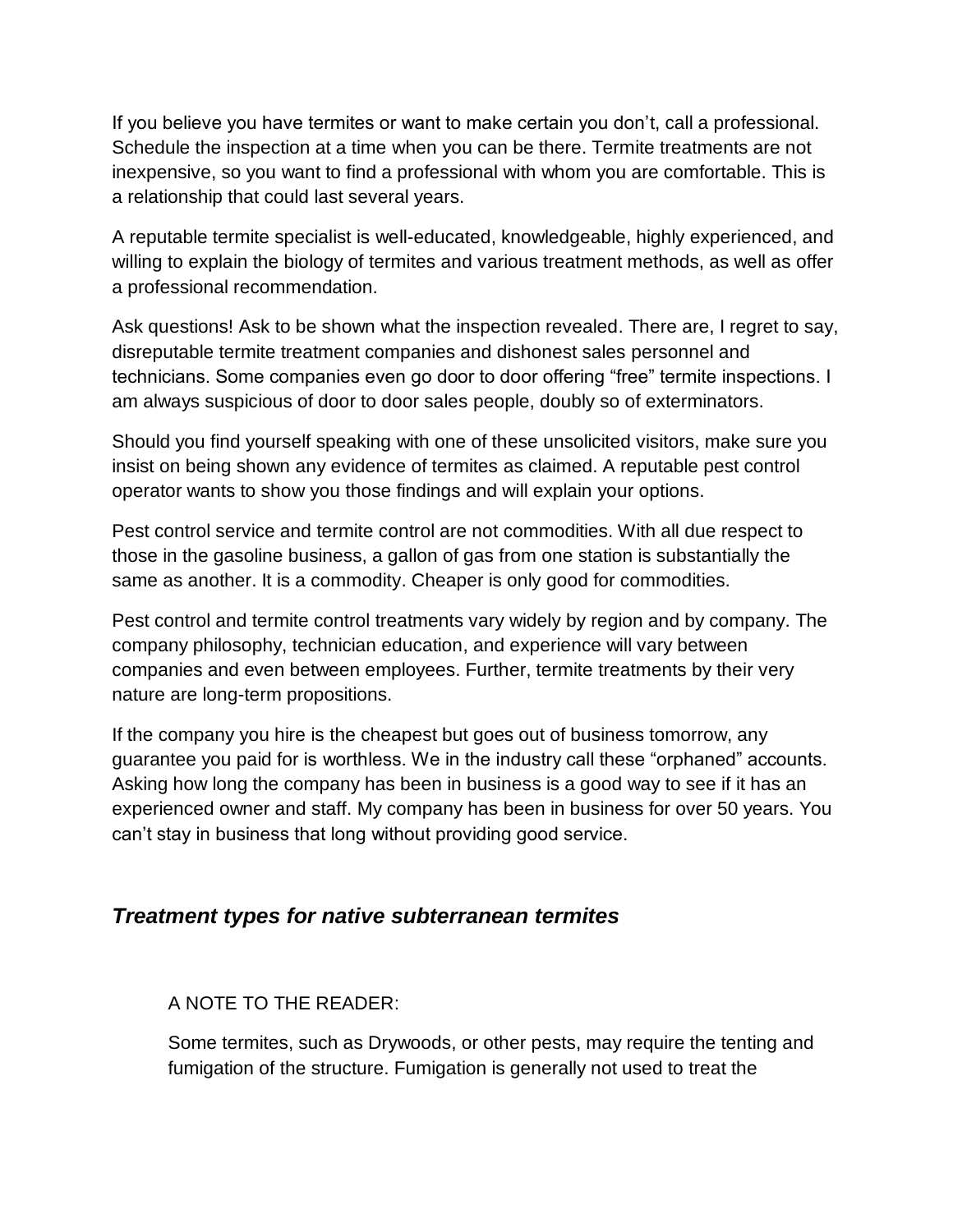subterranean termites we are discussing today. For that reason I am not including tenting or fumigation in the "Treatment types" section of this book.

Generally speaking, there are three types of treatments for native subterranean termites in an existing structure: exclusion, liquids, and baits.

Exclusion is limited to pier and beam structures. A structure sitting on blocks is susceptible to termites building shelter tubes on those blocks and into the wood members. Exclusion is a treatment made by placing a metal sheet, larger than the top of the block, between the structure and the block on which it sits. These were widely used many years ago.



The edges of the exclusion device are bent down slightly, so that termites cannot build a tube around that edge. These shields can be installed during construction or retrofitted. This type of treatment is not practical in most cases and has extremely limited value.

Another, older technology is the liquid treatment. This requires that a trench be dug all the way around the structure, next to the slab. Then, hundreds of gallons of chemicals are poured into the trench.

Once that is done, the soil that was removed must be treated and placed in the trench. The chemicals bond with the soil, creating a chemical barrier that termites must cross to reach the structure.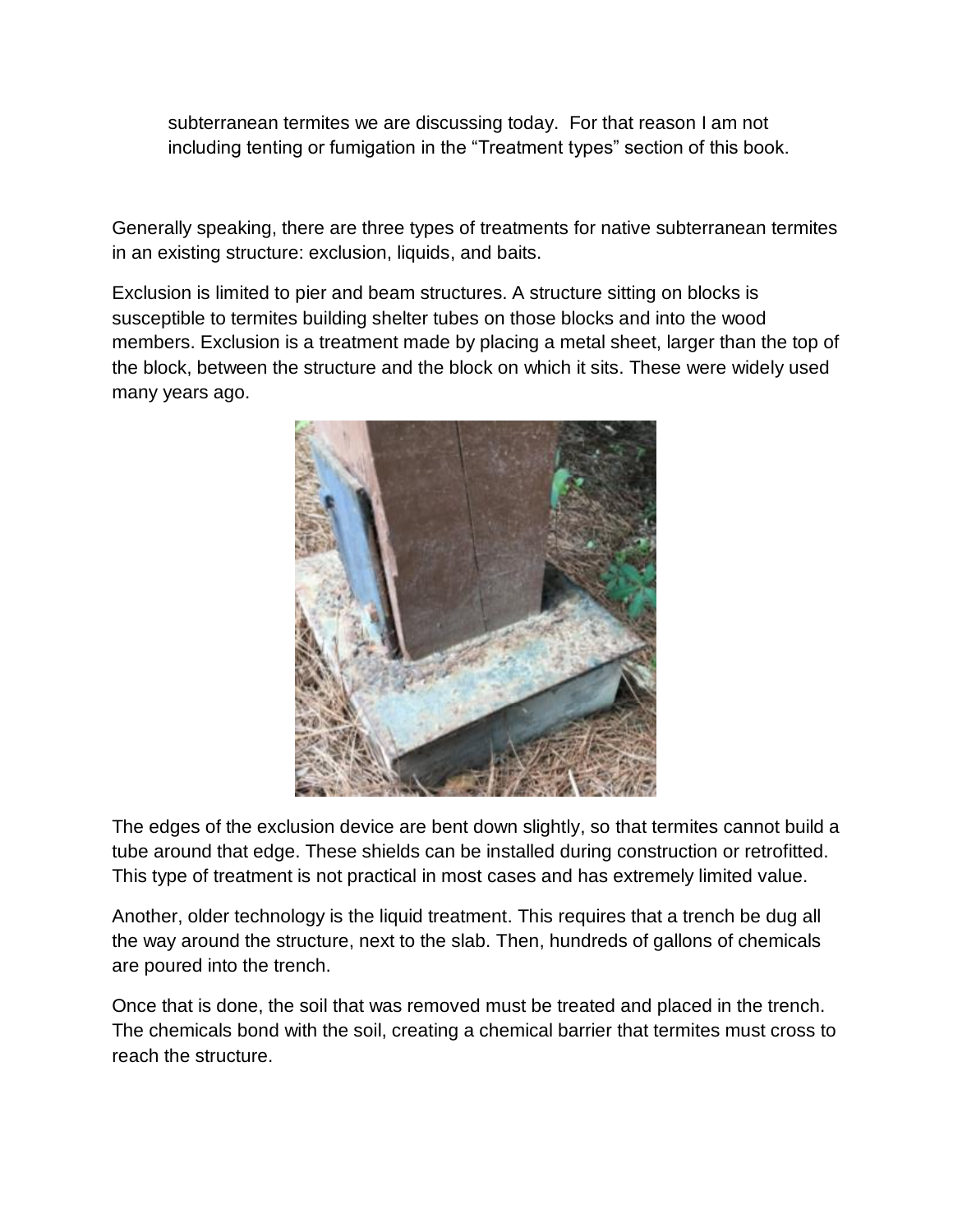Where an obstacle exists to the trench, such as a patio, driveway, or sidewalk, holes must be drilled every 12 to 18 inches and chemicals pumped into the holes. This adds to the cost. It is time consuming, noisy, and unsightly.

Some chemicals are "repellant," meaning termites are repelled and will not cross the barrier. Others are "non-repellant," allowing termites to pass through it and die from the contact.

Although these products will work for a while, they have some major drawbacks. Since the chemical bonds with the soil - actually becoming part of the soil - any movement of the soil due to man or nature reduces efficacy. With the clay soils in our area, dry periods can cause the soil to pull away from the slab. When this occurs, the chemical barrier is also pulled away.

In seasons of drought, I have seen the water-tight termite shelter tubes built right against the slab and past the chemically treated soil that pulled away from the slab. Further, the mechanical movement of soil during planting or movement due to water can defeat the chemicals. Consequently, this procedure is intrusive and leaves the colony to continue finding a way around the barrier. Liquid treatments must be replaced every three to seven years.

The most effective technology today is baiting. This technology, as far as termites are concerned, is relatively new (20 years can be considered "new" in the pest control world) and is much better for the environment than pouring hundreds of gallons of solution into the soil around your home. It is far less intrusive than digging a trench around your home, and it has proven to be very effective.

While there are several baits on the market today, the recognized leader is DowAgrosciences' Sentricon Termite Elimination System. Now celebrating 20 years of protecting structures like the White House, Independence Hall, the Statue of Liberty, the Texas State Capitol, and millions of homes, this product actually kills the **entire colony**! It is the only product that can make that claim.

It also is the only termite product to receive the President's Green Chemistry Award.

The way most baits work is by placing them in ground stations around the structure. I mentioned earlier that I would explain how solar shadowing and the termites' own biology could be used against them. Here's how!

DowAgrosciences researchers knew because of solar shadowing that termites like to stay generally at the margins of the temperatures, right around the edge of the structure. Too hot, they will move under the structure. Too cold, they will move out of the shadow. The researchers also knew that termites feed randomly and continuously,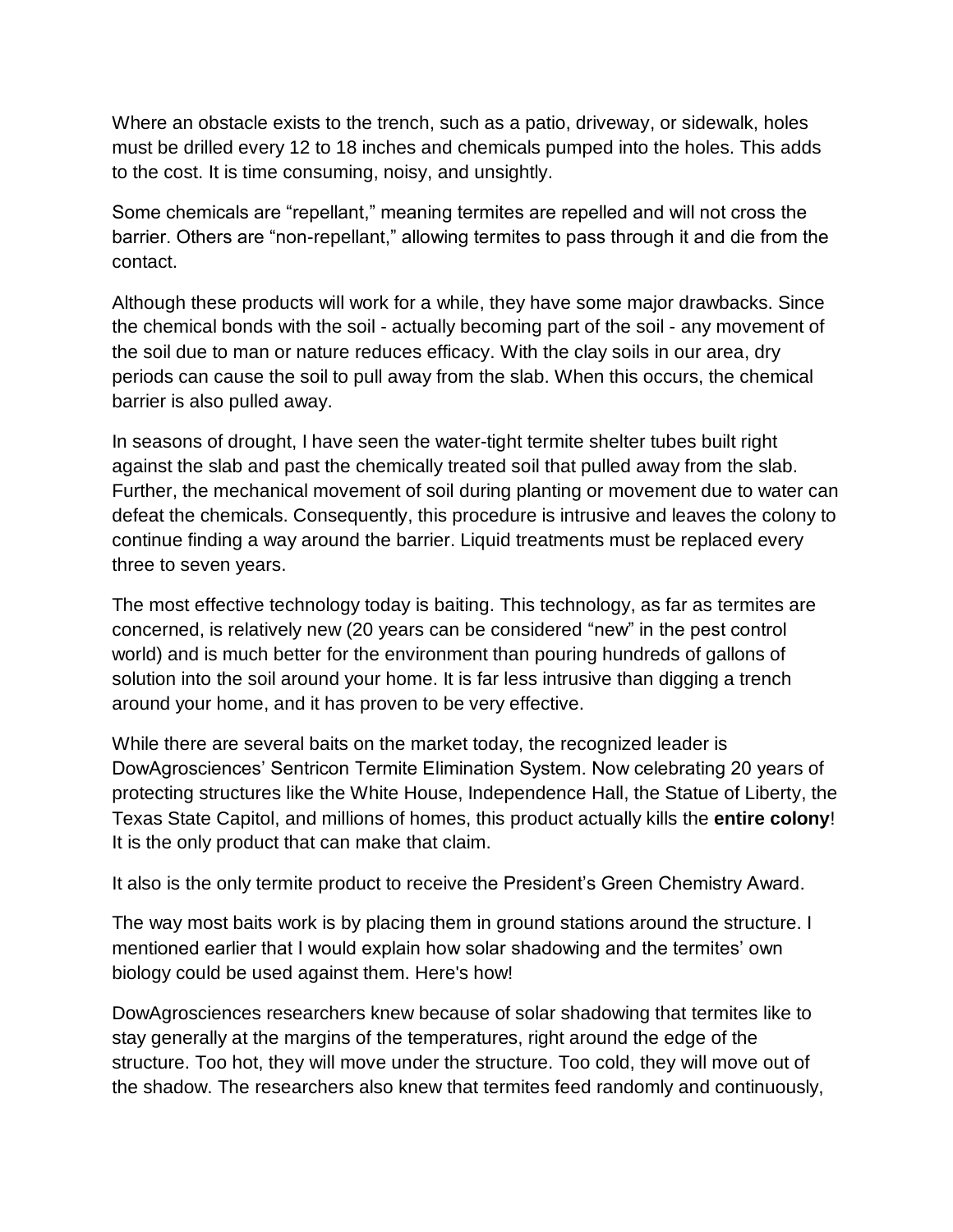so they designed the system to place the in-ground stations around the structure at about its drip line and spaced them about 10 feet apart.



Aspen and Southern Yellow Pine - a commonly used wood in construction - are delicacies to native subterranean termites. At 50-52% cellulose, which is what termites eat, these are among the termites most sought after wood. One could say that Southern Yellow Pine is like a ribeye to a termite. The bait matrix in Sentricon would be a filet mignon to a termite since it contains 70% cellulose. Consequently, termites like the bait in the Sentricon system better than wood. Scientists at Dow AgroSciences designed a system that uses solar shadowing to determine optimal distances from the structure, the termite's feeding pattern to calculate the distance between bait stations, and high cellulose to make the bait more attractive than your home to create the best bait on the market.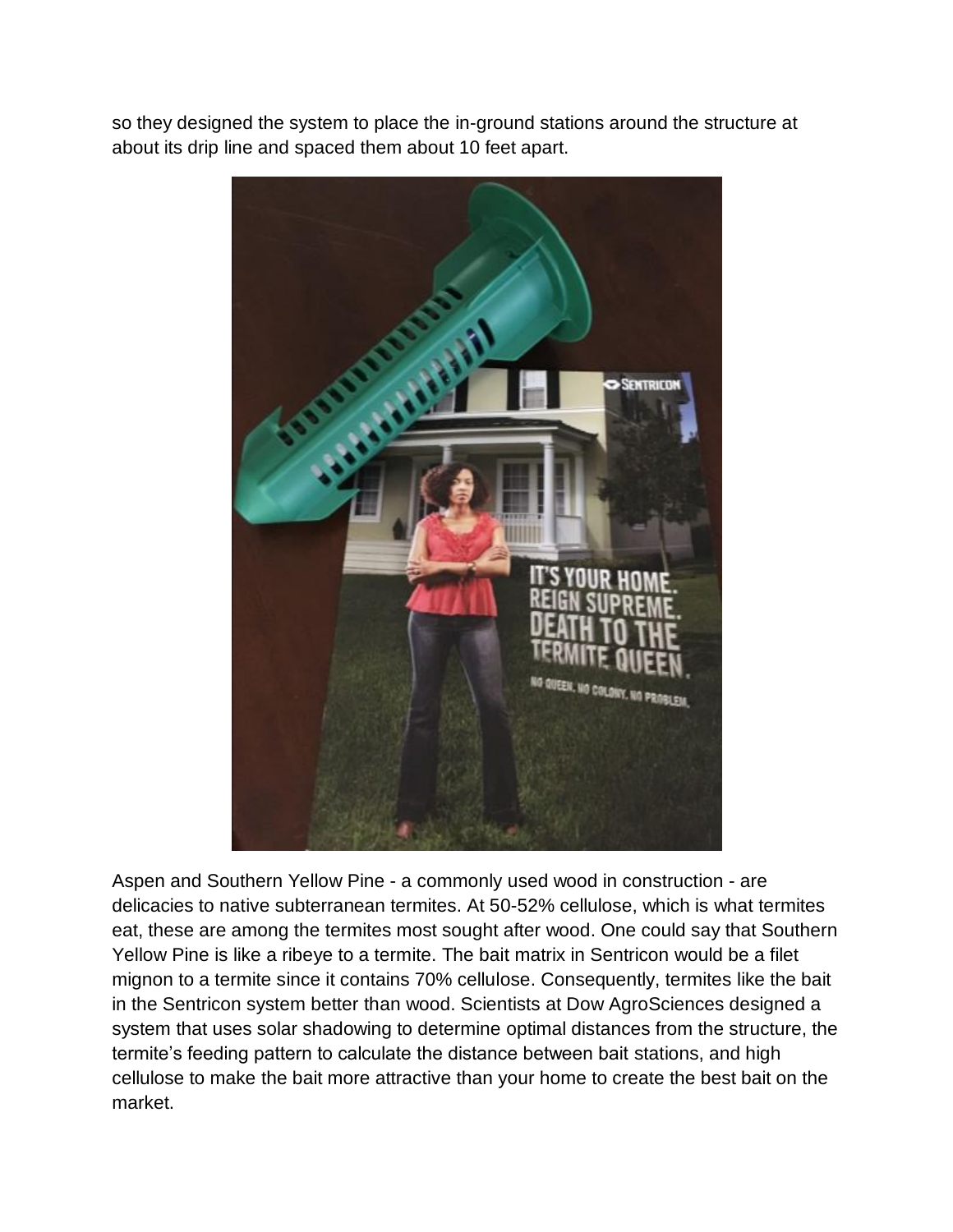Technicians are required to draw accurate, detailed diagrams of structures including measurements and locations of infestations clearly marked and explained before a treatment begins.



Knowing they had a product that worked well, they needed a system that guaranteed only the best managed and operated pest control firms would install and maintain the system to the highest standards. The pest control companies authorized to install and service Sentricon systems are carefully vetted for financial stability and high service ethics to avoid "orphaned" termite treatments and assure the highest quality of service to Sentricon clients.

The standards are quite high. Only 3% of the pest control companies in the United States carry the coveted "Certified Sentricon Specialist" title. They tend to be established companies with outstanding reputations and financial stability. That protects you.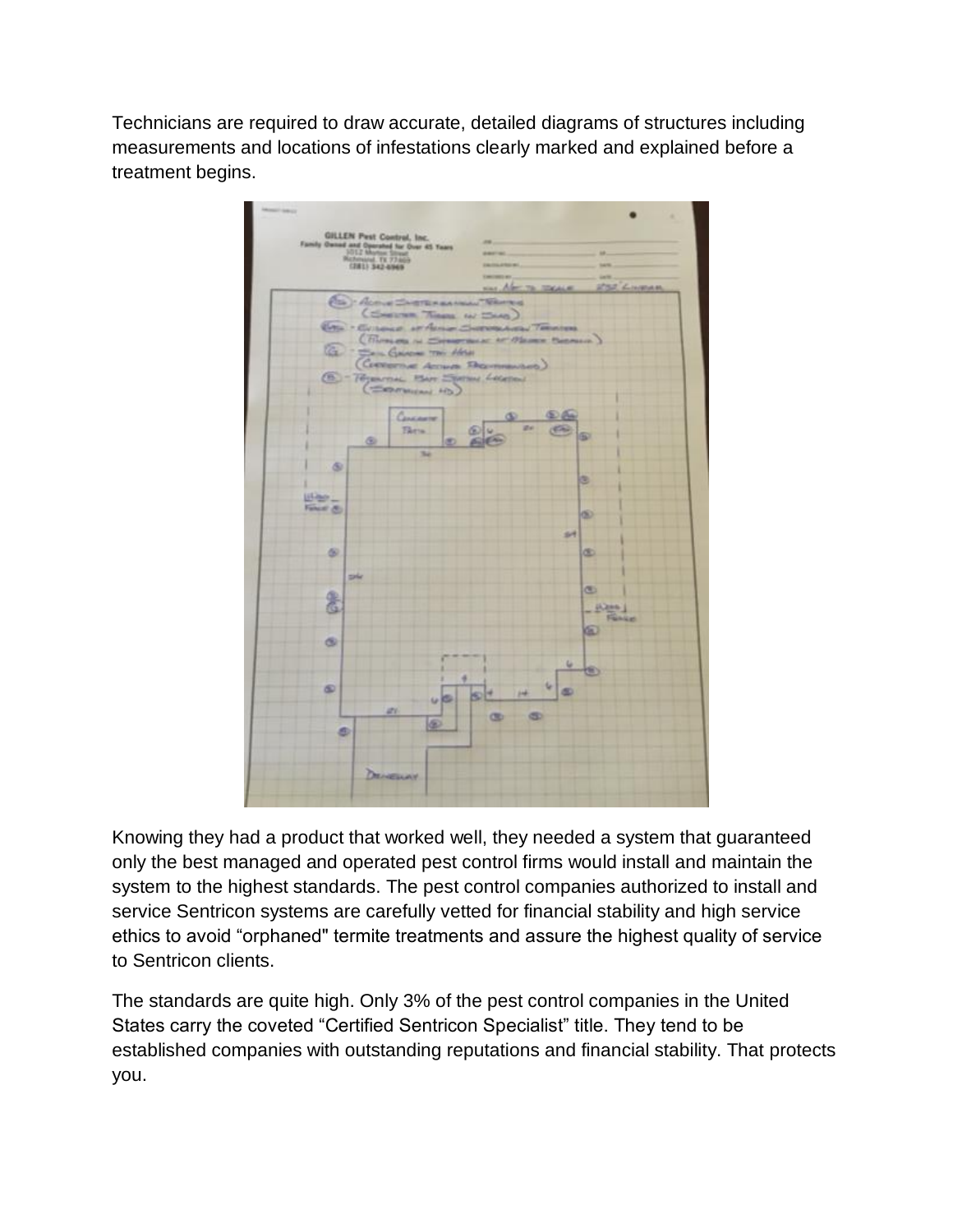# *In conclusion*

I hope this book has been helpful to you in learning how to protect what is yours. Your biggest investment - the place your family lives - is extremely important and taking care of it even more so. I hope you will remember to:

\*Be observant

\*Hire the best

\*Go for quality

\*Protect your home!